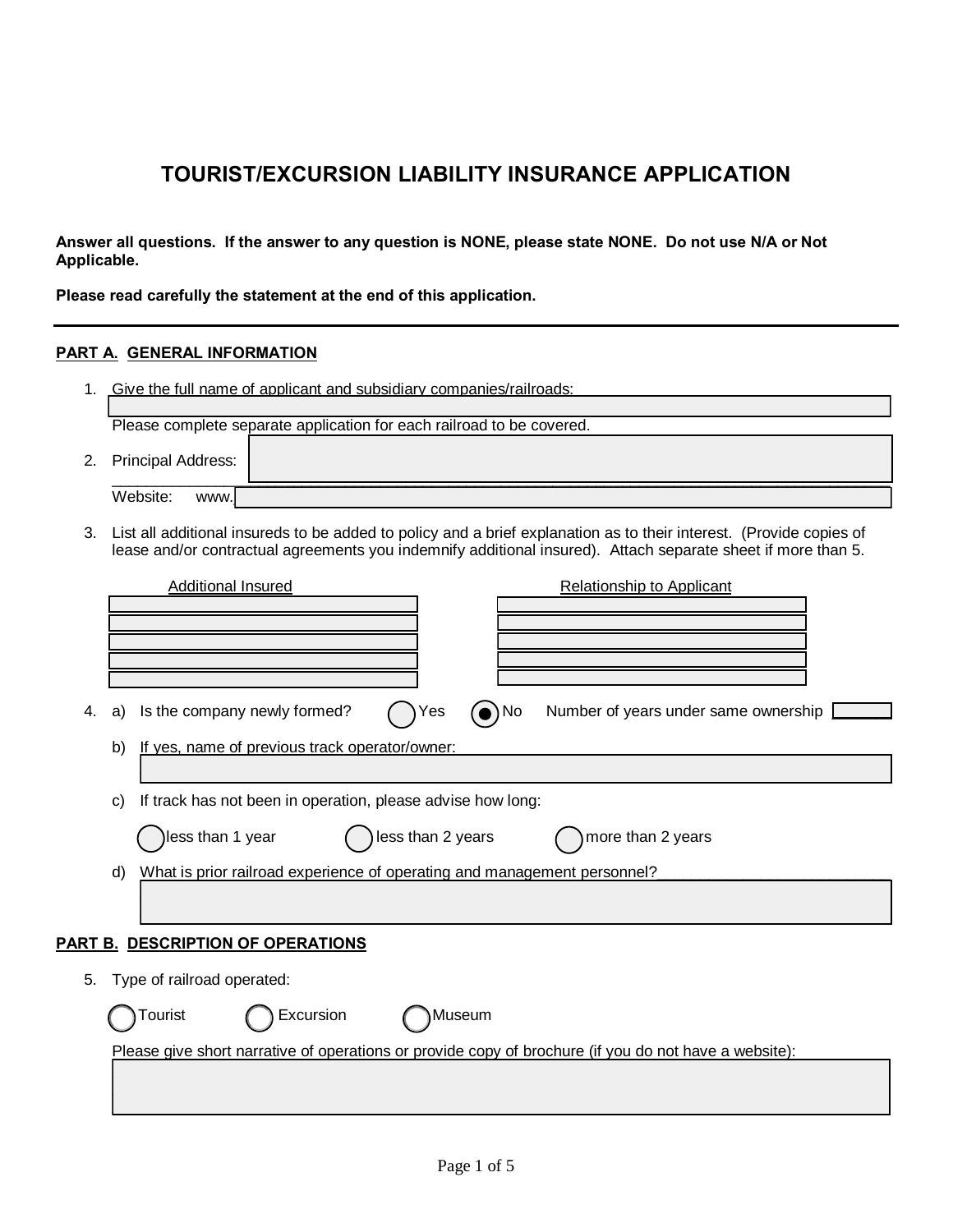### **PART C. RIGHT OF WAY INFORMATION**

| 6.                             | Total miles of track<br>a)<br>owned/operated:                                                                                                                                                                |  |  |  |  |
|--------------------------------|--------------------------------------------------------------------------------------------------------------------------------------------------------------------------------------------------------------|--|--|--|--|
|                                | Miles of track by FRA classification:<br>b)<br><b>EXCEPTED</b><br>FRA. 3<br>FRA. 4<br>FRA 1<br>FRA. 2<br><b>OTHER</b>                                                                                        |  |  |  |  |
| $7_{\scriptscriptstyle{\sim}}$ | If yes, list the railroads and attach copies of the<br>Do you operate on track of others?<br>No.<br>agreements.                                                                                              |  |  |  |  |
| 8.                             | Do other railroads operate on your track? If so, please explain.                                                                                                                                             |  |  |  |  |
| 9.                             | <b>Grade Crossings</b>                                                                                                                                                                                       |  |  |  |  |
|                                | Number unprotected<br>Number protected by cross bucks<br>Number protected by gates or lights<br>Total number of crossings:                                                                                   |  |  |  |  |
|                                | 10. Maintenance of way expenditures: (List normal maintenance of way expenditures, grants, subsidies, capital<br>expenditures & loans for the last two years, including a protection for the upcoming year.) |  |  |  |  |
|                                | <b>GRANTS/</b><br>SUBSIDIES/<br><b>NORMAL</b><br><b>CAPITAL</b><br><b>LOANS</b><br>Projection for upcoming policy term<br>Estimate for expiring policy term<br>Previous policy term                          |  |  |  |  |

11. Describe any rehabilitation work currently being done or planned for the upcoming year:

### 12. Derailments

For the last three (3) years, provide the number of derailments, including number of FRA reportable derailments versus non-reportable.

 $\mathcal{L}_\mathcal{L} = \mathcal{L}_\mathcal{L} = \mathcal{L}_\mathcal{L} = \mathcal{L}_\mathcal{L} = \mathcal{L}_\mathcal{L} = \mathcal{L}_\mathcal{L} = \mathcal{L}_\mathcal{L} = \mathcal{L}_\mathcal{L} = \mathcal{L}_\mathcal{L} = \mathcal{L}_\mathcal{L} = \mathcal{L}_\mathcal{L} = \mathcal{L}_\mathcal{L} = \mathcal{L}_\mathcal{L} = \mathcal{L}_\mathcal{L} = \mathcal{L}_\mathcal{L} = \mathcal{L}_\mathcal{L} = \mathcal{L}_\mathcal{L}$  $\Box$  and the contribution of the contribution of the contribution of the contribution of the contribution of the contribution of the contribution of the contribution of the contribution of the contribution of the contribu

Total Number FRA FRA Non-<br>
of Derails Feportable Reportable Reportable Reportable Current policy term Previous policy term Policy previous to above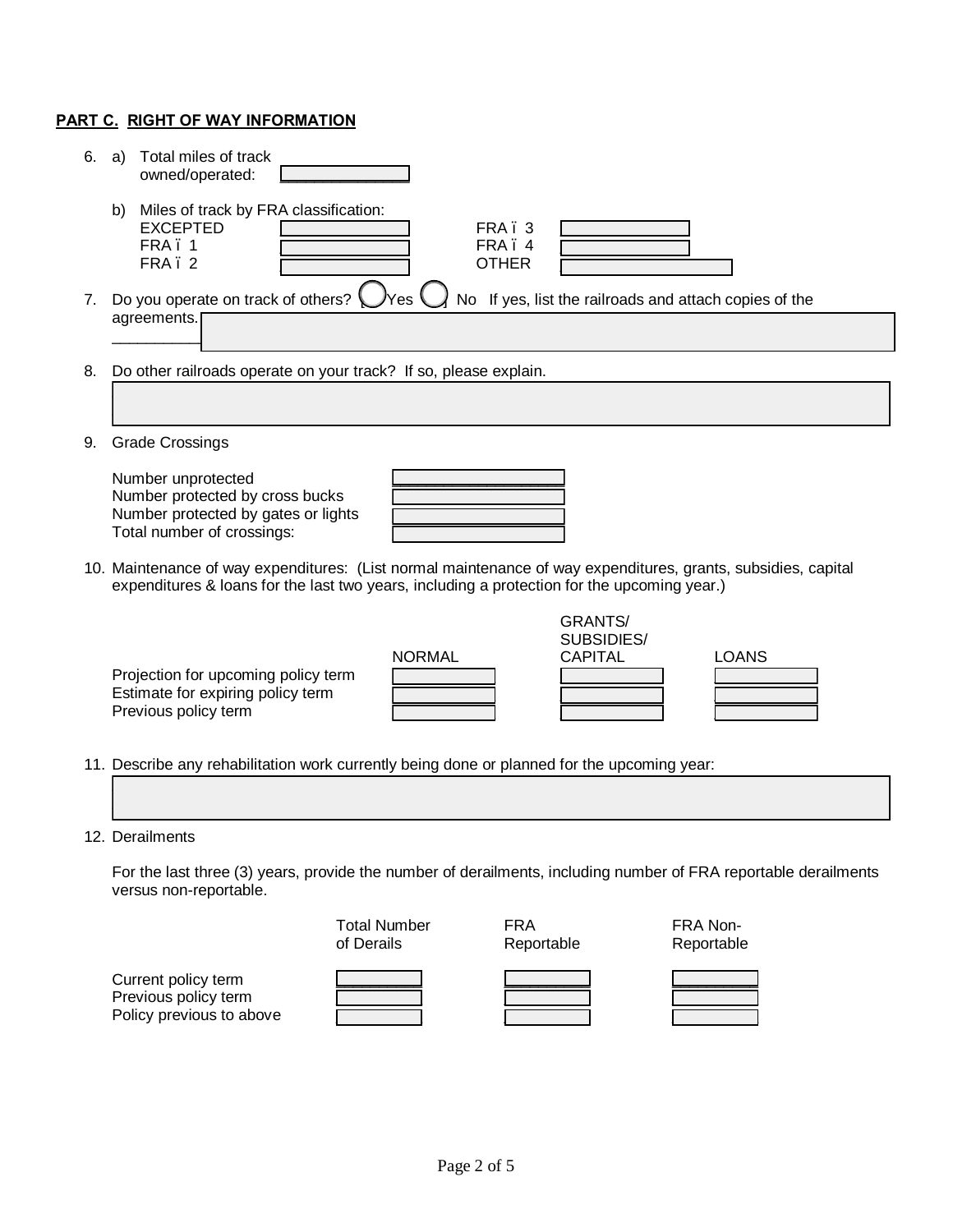## **PART D. OPERATIONS INFORMATION**

| 13. Service:                                                                                                                                                                                    |  |  |  |  |  |  |
|-------------------------------------------------------------------------------------------------------------------------------------------------------------------------------------------------|--|--|--|--|--|--|
| Trips per week<br>Passengers per year<br>Average cars per train<br>Average passengers per train<br>Maximum cars per train<br>Maximum passengers per train<br>Maximum speed<br>Average speed     |  |  |  |  |  |  |
| 14. Are there any night operations?<br>No<br>If yes, provide a brief description:<br>Yes                                                                                                        |  |  |  |  |  |  |
|                                                                                                                                                                                                 |  |  |  |  |  |  |
| 15. What is your operating season? [15] Full Annual<br>Seasonal<br>Begins on: [<br>and ends on                                                                                                  |  |  |  |  |  |  |
| 16. Do you have any freight operations? ( ) Yes<br>If yes, please complete freight operations application.<br>)No                                                                               |  |  |  |  |  |  |
| 17. a) Does your railroad offer any charters?<br>No<br>Yes<br>If yes, provide a brief description.                                                                                              |  |  |  |  |  |  |
|                                                                                                                                                                                                 |  |  |  |  |  |  |
| Does your railroad offer any trips, off of your own facilities?<br>No<br>If yes, provide a brief<br>Yes<br>b)                                                                                   |  |  |  |  |  |  |
| description.                                                                                                                                                                                    |  |  |  |  |  |  |
| Do you have other rides, amusements or picnic areas on your property?<br>No<br>Yes<br>C)                                                                                                        |  |  |  |  |  |  |
| If yes, provide a brief description.                                                                                                                                                            |  |  |  |  |  |  |
| 18. Does your railroad serve, give or sell alcoholic beverages, either at your facilities or on your trains?<br>Yes<br>If yes, please complete and attach a Liquor Liability Supplement.<br>۱No |  |  |  |  |  |  |
| List gross passenger revenues for the last two years, including a projection for the upcoming year.<br>19. a)                                                                                   |  |  |  |  |  |  |
| Gross<br>Revenue                                                                                                                                                                                |  |  |  |  |  |  |
| Projection for upcoming policy term<br>Estimate for the policy term ending<br>Actual for policy term                                                                                            |  |  |  |  |  |  |
|                                                                                                                                                                                                 |  |  |  |  |  |  |
| Allocate the gross revenues as follows for upcoming policy term:<br>b)                                                                                                                          |  |  |  |  |  |  |
| Tickets:<br>Liquor Receipts:<br>(non dinner train)                                                                                                                                              |  |  |  |  |  |  |
| Tickets:<br>Donations:<br>(dinner train)                                                                                                                                                        |  |  |  |  |  |  |
| Food:<br>Membership Dues:<br>(non dinner train)                                                                                                                                                 |  |  |  |  |  |  |
| Gift Shop:<br>Other:                                                                                                                                                                            |  |  |  |  |  |  |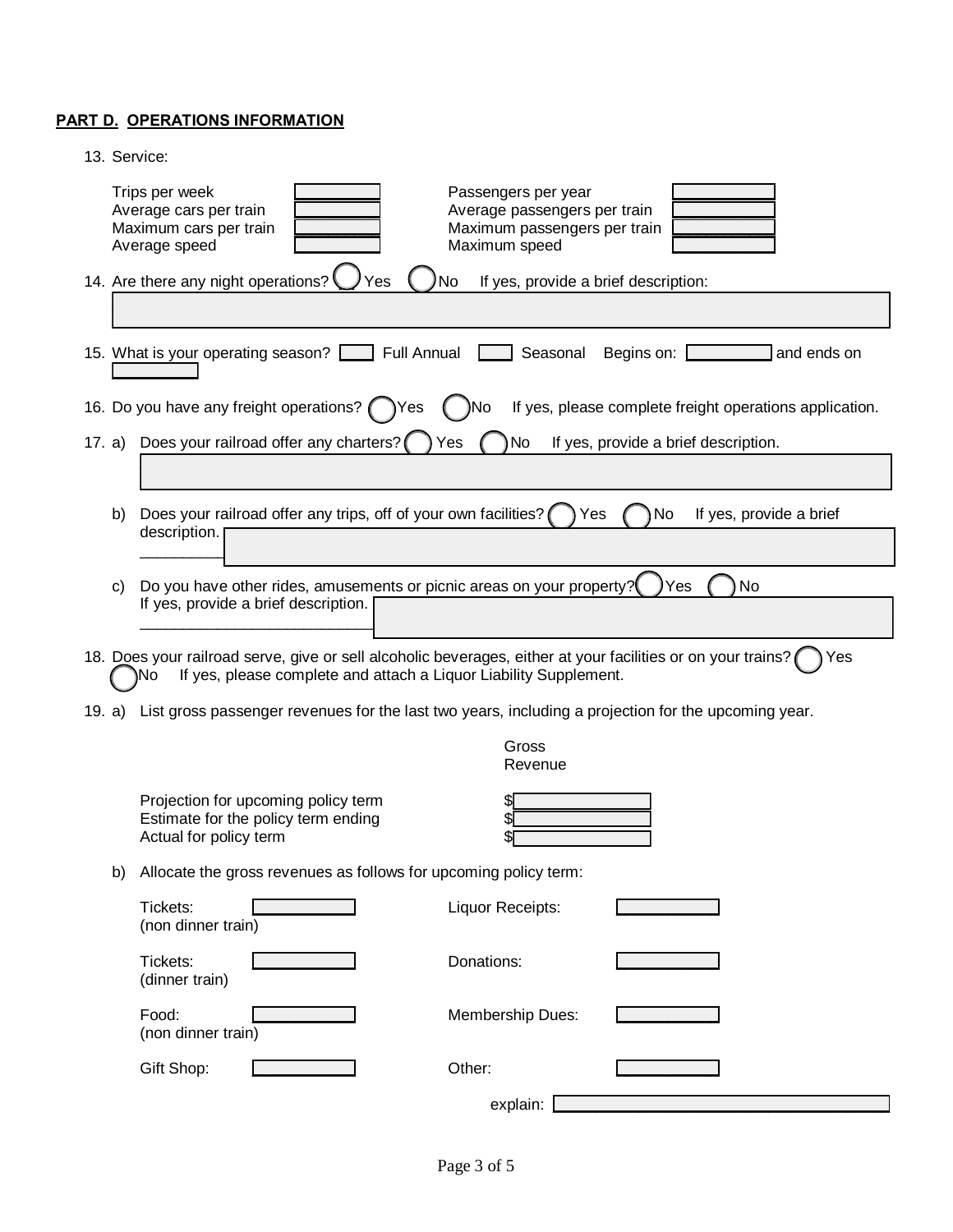### **PART E. EQUIPMENT INFORMATION**

| 20. a)                                                                                                                | <b>Total Number of Locomotives:</b><br>Type of Locomotives:<br>Steam: [                                      | Diesel:                        | Electric:                     |                         |  |  |  |
|-----------------------------------------------------------------------------------------------------------------------|--------------------------------------------------------------------------------------------------------------|--------------------------------|-------------------------------|-------------------------|--|--|--|
| PART F. PERSONNEL INFORMATION                                                                                         |                                                                                                              |                                |                               |                         |  |  |  |
| 21. List gross payrolls and number of employees for the last two years, including a projection for the upcoming year. |                                                                                                              |                                |                               |                         |  |  |  |
|                                                                                                                       |                                                                                                              | <b>GROSS</b><br><b>PAYROLL</b> | NUMBER OF<br><b>EMPLOYEES</b> | Number of<br>Volunteers |  |  |  |
|                                                                                                                       | Projection for upcoming policy term<br>Estimate for the expiring policy term<br>Actual for prior policy term |                                |                               |                         |  |  |  |
| Are all your engineers licensed and certified?<br>What are requirements for the program?<br>22. a)<br>Yes<br>'No      |                                                                                                              |                                |                               |                         |  |  |  |
| 23.                                                                                                                   | Does your company hold safety and job training classes? (<br>Yes<br>a)<br>No                                 |                                |                               |                         |  |  |  |
| b)                                                                                                                    | How many classes per year?                                                                                   |                                |                               |                         |  |  |  |
| C)                                                                                                                    | Are the classes mandatory for all employees/volunteers?<br>If no, please explain.<br>Yes                     |                                |                               |                         |  |  |  |

### **PART G. CLAIMS & ENGINEERING INFORMATION**

#### 24. Loss Summary:

a) Provide loss information for the last three (3) years or attach hard copy loss runs.

| <b>POLICY</b><br><b>PERIOD</b> | <b>COVERAGE</b> | <b>Total NUMBER</b><br>OF CLAIMS | <b>Total INCURRED</b><br><b>LOSS</b><br>(including SIR) | <b>STATUS</b> |
|--------------------------------|-----------------|----------------------------------|---------------------------------------------------------|---------------|
|                                |                 |                                  |                                                         |               |
|                                |                 |                                  |                                                         |               |
|                                |                 |                                  |                                                         |               |

b) Provide a listing and a brief description of any claim paid or reserved in excess of \$10,000 for the last five (5) years. (Attach a separate sheet if necessary):

 $\Box$  and the contribution of the contribution of the contribution of the contribution of the contribution of the contribution of the contribution of the contribution of the contribution of the contribution of the contribu  $\Box$  and the contribution of the contribution of the contribution of the contribution of the contribution of the contribution of the contribution of the contribution of the contribution of the contribution of the contribu

 $\Box$  and the contribution of the contribution of the contribution of the contribution of the contribution of the contribution of the contribution of the contribution of the contribution of the contribution of the contribu

c) Who is the contact person for claims handling? Please provide name, company, phone number and address:  $\mathcal{L}_\mathcal{L} = \{ \mathcal{L}_\mathcal{L} = \{ \mathcal{L}_\mathcal{L} = \{ \mathcal{L}_\mathcal{L} = \{ \mathcal{L}_\mathcal{L} = \{ \mathcal{L}_\mathcal{L} = \{ \mathcal{L}_\mathcal{L} = \{ \mathcal{L}_\mathcal{L} = \{ \mathcal{L}_\mathcal{L} = \{ \mathcal{L}_\mathcal{L} = \{ \mathcal{L}_\mathcal{L} = \{ \mathcal{L}_\mathcal{L} = \{ \mathcal{L}_\mathcal{L} = \{ \mathcal{L}_\mathcal{L} = \{ \mathcal{L}_\mathcal{$ 

### **PART H. LIABILITY INSURANCE INFORMATION**

- 25. Insurance Program:
	-

a) **Proposed Program:** CCLAIMS MADE COVERAGE COVER COOCURRENCE